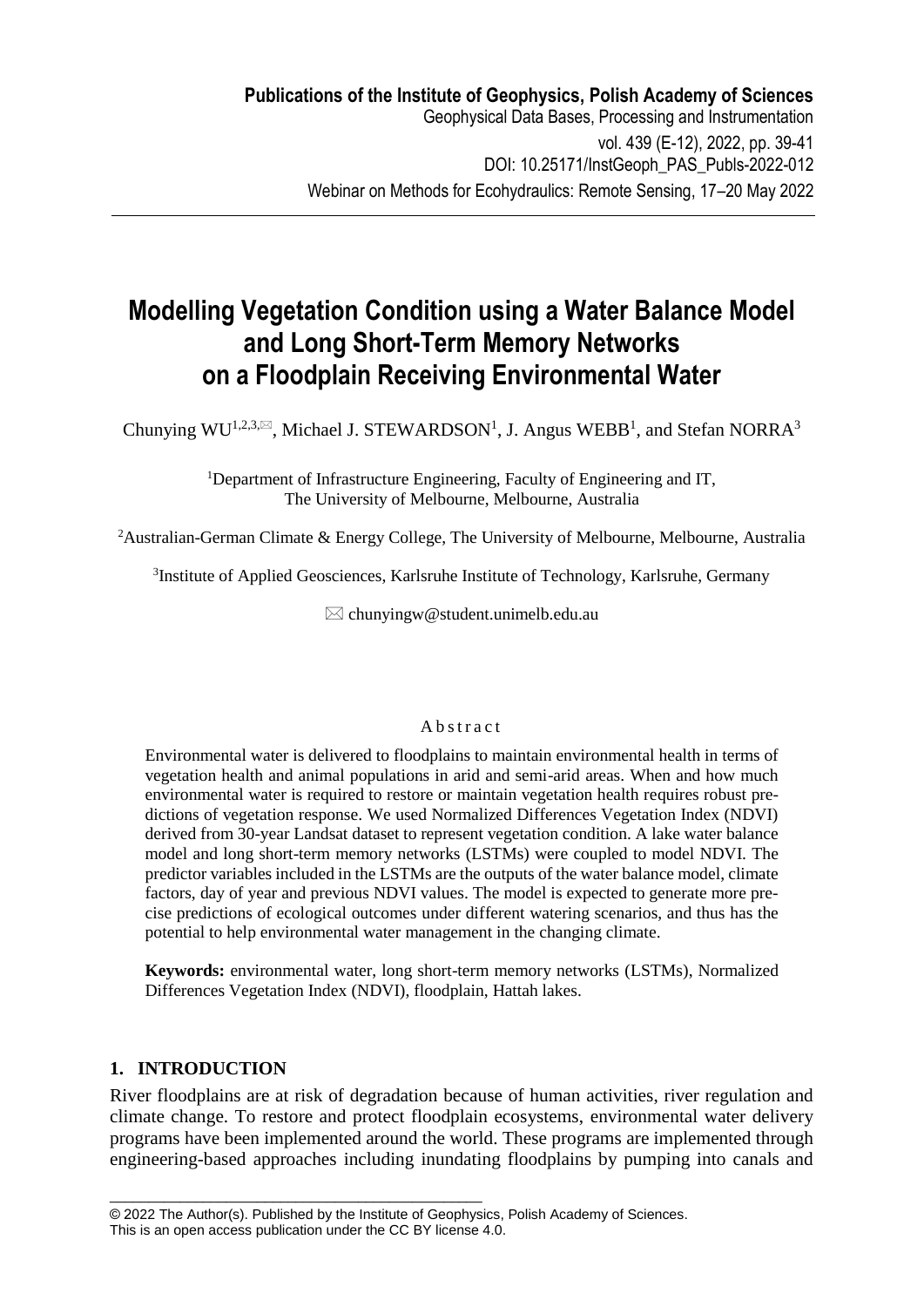then controlling water delivery with regulators to mimic flood events (Wu et al. 2022). The long-term temporal and spatial impact of environmental water for floodplain vegetation has been studied in several semi-arid floodplains in Australia (Wu et al. 2022; Merritt et al. 2010; Thapa et al. 2019). However, previous research has only been done using simple empirical models that do not take hydrological dynamics of floodplain watering sufficiently into account. Using hydrological models would allow us to consider the environmental water volume, flow path and release timing when predicting vegetation condition.

The objective of this study is to construct a model to predict NDVI taking environmental water volume and climate factors into consideration, using Hattah Lakes, north-western Victoria, Australia as a case study. In this research, a lake water balance model is being constructed that considers precipitation, environmental water, lake volume change and evaporation, using a 16-day time step over 30 years. The output of the water balance model combined with precipitation, temperature, evapotranspiration, day of year and previous NDVI, will be used as predictor variables of Long Short-Term Memory networks (LSTMs). LSTMs are deep learning models that have a long-term memory, making them suitable for time series predictions (Reddy and Prasad 2018). The model can be used to verify the effectiveness of environmental water strategies and support environmental water management under the changing climate.

### **2. LAKE WATER BALANCE MODEL AND LSTMS**

#### **2.1 Lake water balance model**

Inputs to the water balance model of the floodplain lakes include precipitation, natural floods, and environmental water; the outputs include the change in lake volume and evaporation. The difference between outputs and inputs is considering as a change in soil and groundwater. Because the environmental water is transferred to lakes through a creek and are not able to inundate the vegetation area, it is therefore influencing vegetation through lateral flow of soil water.

The following equations show the lake water balance model under two conditions, environmental water being delivered, or natural floods occurring. In these equations,  $\Delta g w$  represents change in soil and groundwater,  $P$  represents precipitation,  $Ew$  is environmental water volume staying into the system,  $Nf$  is natural floods volume into the system, and  $\Delta Vl$  stands for volume change in Hattah Lakes. The environmental water volume can be extracted from records of the input regulators and output regulators. For the natural floods volume, it is considered as a function of discharge in the River Murray at the Euston regulator upstream of Hattah Lakes and the maximum capacity of Chalka creek – the channel through which environmental water is delivered  $- (1.04 \text{ m}^3/\text{s})$  will be used.

$$
\Delta gw = P + Ew - Ev - \Delta Vl \quad \text{when environmental water occurs} \tag{1}
$$

$$
\Delta gw = P + Nf - Ev - \Delta VI \quad \text{when natural floods occurs} \tag{2}
$$

## **2.2 LSTMs**

LSTM is an artificial recurrent neural network architecture with a long-term memory. In recent years, LSTMs has been successfully applied to many studies involving time series prediction (Li et al. 2017). They have also been used to make NDVI predictions and displayed superior performance to other traditional neural networks (Reddy and Prasad 2018). Therefore, LSTMs are being used in this study to improve NDVI prediction using hydrological and climate factors. Due to the 16-day resolution of Landsat, there are 571 samples, 399 of them will be used as training data, 114 samples will be used as validation data and others will be used for testing. Pixel gaps because of cloud were interpolated from the previous and following images.